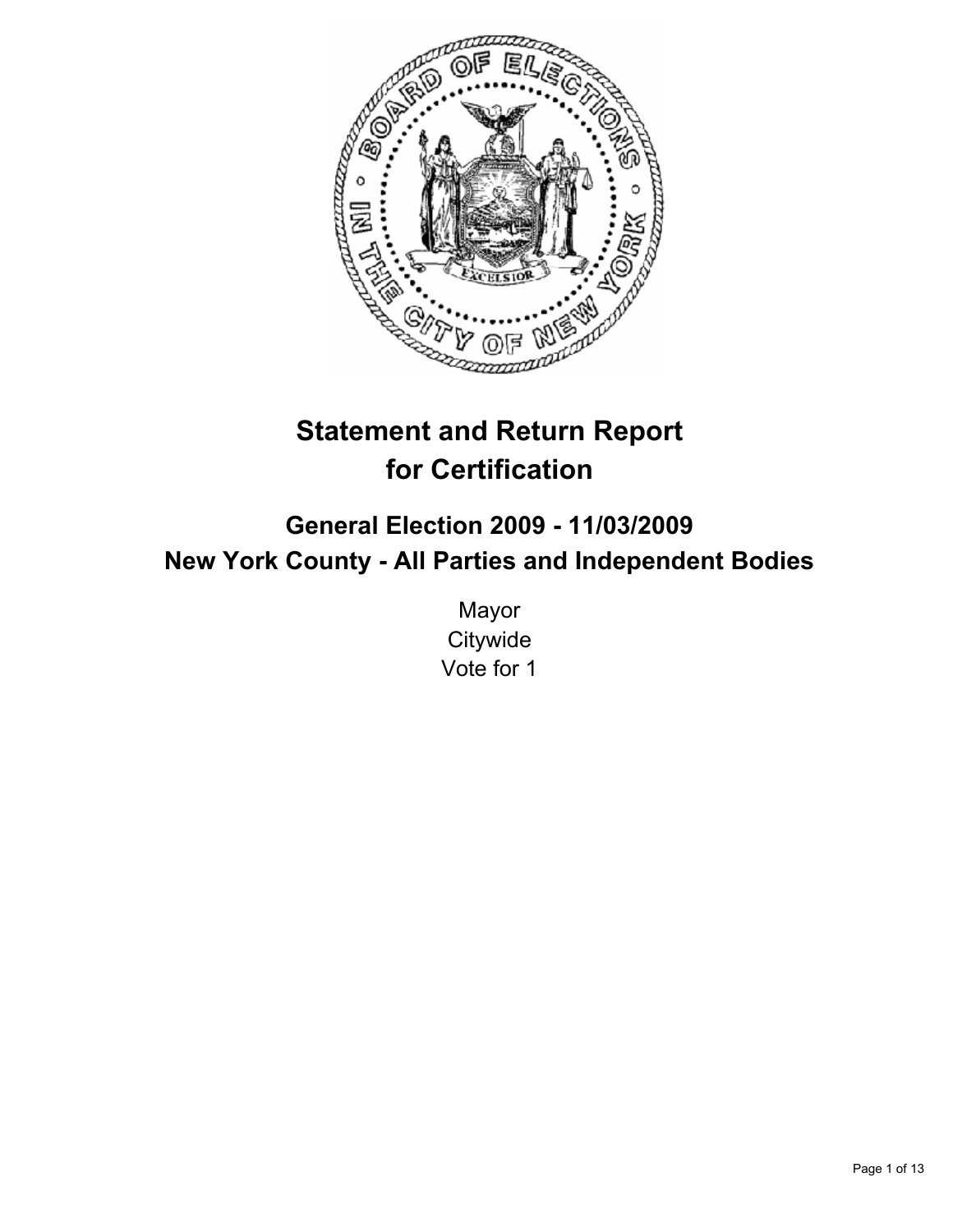

| <b>PUBLIC COUNTER</b>                               | 21,159      |
|-----------------------------------------------------|-------------|
| <b>EMERGENCY</b>                                    | 20          |
| <b>ABSENTEE/MILITARY</b>                            | 290         |
| <b>AFFIDAVIT</b>                                    | 304         |
| <b>Total Ballots</b>                                | 21,773      |
| WILLIAM C THOMPSON JR. (DEMOCRATIC)                 | 8,170       |
| MICHAEL R BLOOMBERG (REPUBLICAN)                    | 8,587       |
| MICHAEL R BLOOMBERG (INDEPENDENCE/JOBS & EDUCATION) | 3,117       |
| STEPHEN CHRISTOPHER (CONSERVATIVE)                  | 183         |
| WILLIAM C THOMPSON JR. (WORKING FAMILIES)           | 495         |
| FRANCISCA VILLAR (SOCIALISM & LIB)                  | 53          |
| DAN FEIN (SOCIALIST WORKER)                         | 29          |
| <b>BILLY TALEN (GREEN)</b>                          | 236         |
| JIMMY MCMILLAN (RENT IS TOO HIGH)                   | 52          |
| JOSEPH DOBRIAN (LIBERTARIAN)                        | 49          |
| C MONTGOMERY BURNS (WRITE-IN)                       | 1           |
| LUTHER BLISSETT (WRITE-IN)                          | 1           |
| MIKE DONOHUE (WRITE-IN)                             | 1           |
| RICH MCGREGOR (WRITE-IN)                            | $\mathsf 3$ |
| TONY AVELLA (WRITE-IN)                              | 1           |
| <b>Total Votes</b>                                  | 20,978      |
| Unrecorded                                          | 795         |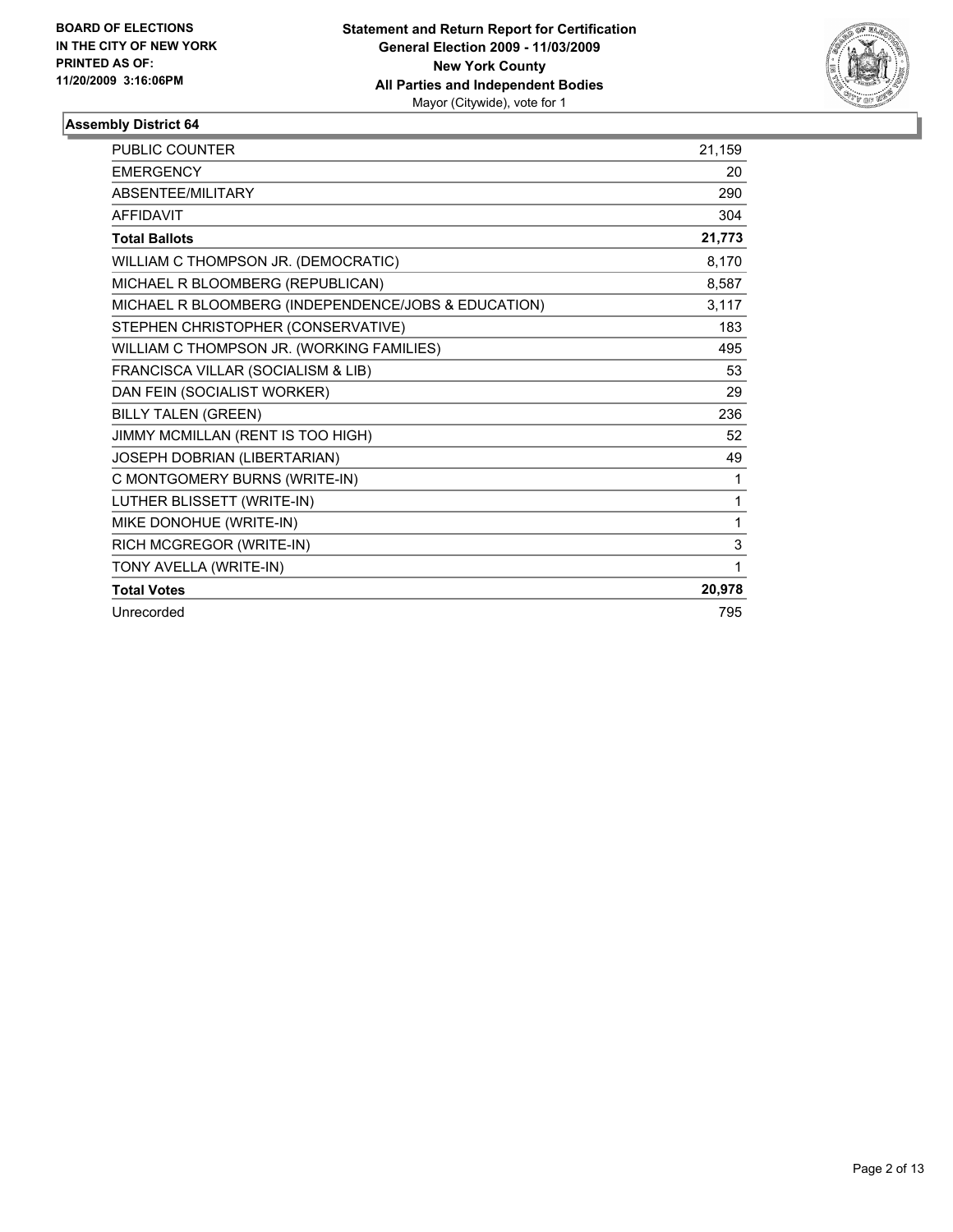

| <b>PUBLIC COUNTER</b>                               | 25,649 |
|-----------------------------------------------------|--------|
| <b>EMERGENCY</b>                                    | 41     |
| ABSENTEE/MILITARY                                   | 682    |
| <b>AFFIDAVIT</b>                                    | 371    |
| <b>Total Ballots</b>                                | 26,743 |
| WILLIAM C THOMPSON JR. (DEMOCRATIC)                 | 5,222  |
| MICHAEL R BLOOMBERG (REPUBLICAN)                    | 12,815 |
| MICHAEL R BLOOMBERG (INDEPENDENCE/JOBS & EDUCATION) | 7,435  |
| STEPHEN CHRISTOPHER (CONSERVATIVE)                  | 325    |
| WILLIAM C THOMPSON JR. (WORKING FAMILIES)           | 380    |
| FRANCISCA VILLAR (SOCIALISM & LIB)                  | 32     |
| DAN FEIN (SOCIALIST WORKER)                         | 36     |
| <b>BILLY TALEN (GREEN)</b>                          | 201    |
| JIMMY MCMILLAN (RENT IS TOO HIGH)                   | 71     |
| JOSEPH DOBRIAN (LIBERTARIAN)                        | 52     |
| BRYON A GASPARD (WRITE-IN)                          | 1      |
| C MONTGOMERY BURNS (WRITE-IN)                       | 1      |
| DAVID YASSKY (WRITE-IN)                             | 1      |
| JOHN MICHAEL FINAN (WRITE-IN)                       | 1      |
| MICHAEL FANDAL (WRITE-IN)                           | 1      |
| PHILIP ARDIZZONE (WRITE-IN)                         | 1      |
| RICH MCGREGOR (WRITE-IN)                            | 1      |
| ROBERT MORGENTHAU (WRITE-IN)                        | 1      |
| <b>Total Votes</b>                                  | 26,577 |
| Unrecorded                                          | 166    |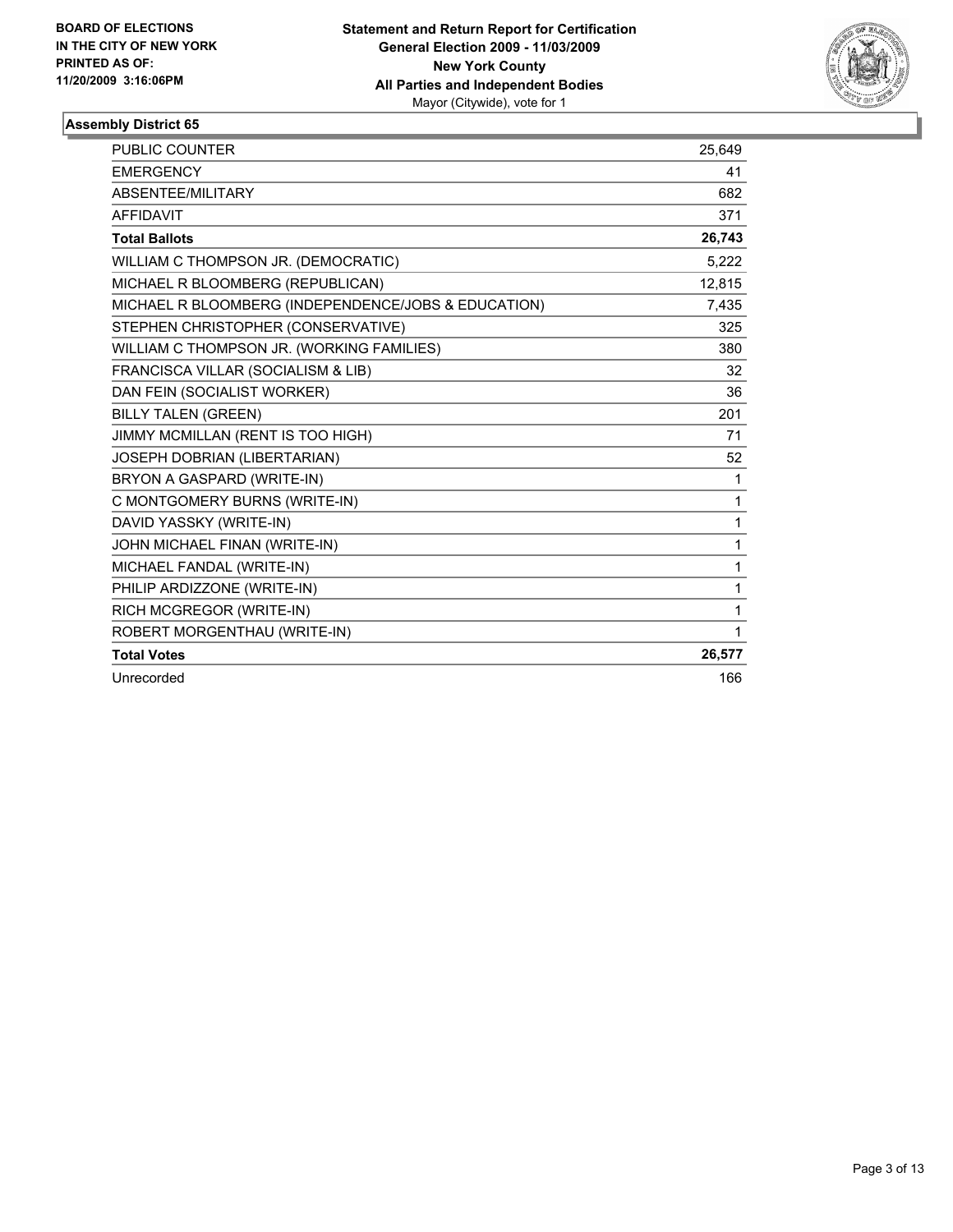

| <b>PUBLIC COUNTER</b>                               | 24,587         |
|-----------------------------------------------------|----------------|
| <b>EMERGENCY</b>                                    | 106            |
| ABSENTEE/MILITARY                                   | 558            |
| <b>AFFIDAVIT</b>                                    | 316            |
| <b>Total Ballots</b>                                | 25,567         |
| WILLIAM C THOMPSON JR. (DEMOCRATIC)                 | 7,281          |
| MICHAEL R BLOOMBERG (REPUBLICAN)                    | 9,065          |
| MICHAEL R BLOOMBERG (INDEPENDENCE/JOBS & EDUCATION) | 6,634          |
| STEPHEN CHRISTOPHER (CONSERVATIVE)                  | 193            |
| WILLIAM C THOMPSON JR. (WORKING FAMILIES)           | 1,152          |
| FRANCISCA VILLAR (SOCIALISM & LIB)                  | 72             |
| DAN FEIN (SOCIALIST WORKER)                         | 65             |
| <b>BILLY TALEN (GREEN)</b>                          | 580            |
| JIMMY MCMILLAN (RENT IS TOO HIGH)                   | 90             |
| JOSEPH DOBRIAN (LIBERTARIAN)                        | 78             |
| BARBARA TURKEWITZ (WRITE-IN)                        | 3              |
| C MONTGOMERY BURNS (WRITE-IN)                       | 2              |
| DEDE SCOZZAFAVA (WRITE-IN)                          | $\mathbf{1}$   |
| DONALD VAN SING (WRITE-IN)                          | $\overline{2}$ |
| FULL PUBLIC FUNDING (WRITE-IN)                      | $\mathbf{1}$   |
| HAEVEY J OSGOOD (WRITE-IN)                          | 2              |
| JONNY PORKPIE (WRITE-IN)                            | $\mathbf{1}$   |
| JOSEPH SASSON (WRITE-IN)                            | $\mathbf{1}$   |
| KAREN JARONESKI (WRITE-IN)                          | $\mathbf{1}$   |
| <b>MARK GREEN (WRITE-IN)</b>                        | 1              |
| <b>NORMAN SIEGEL (WRITE-IN)</b>                     | 1              |
| PETER ALSON (WRITE-IN)                              | $\mathbf{1}$   |
| <b>Total Votes</b>                                  | 25,227         |
| Unrecorded                                          | 340            |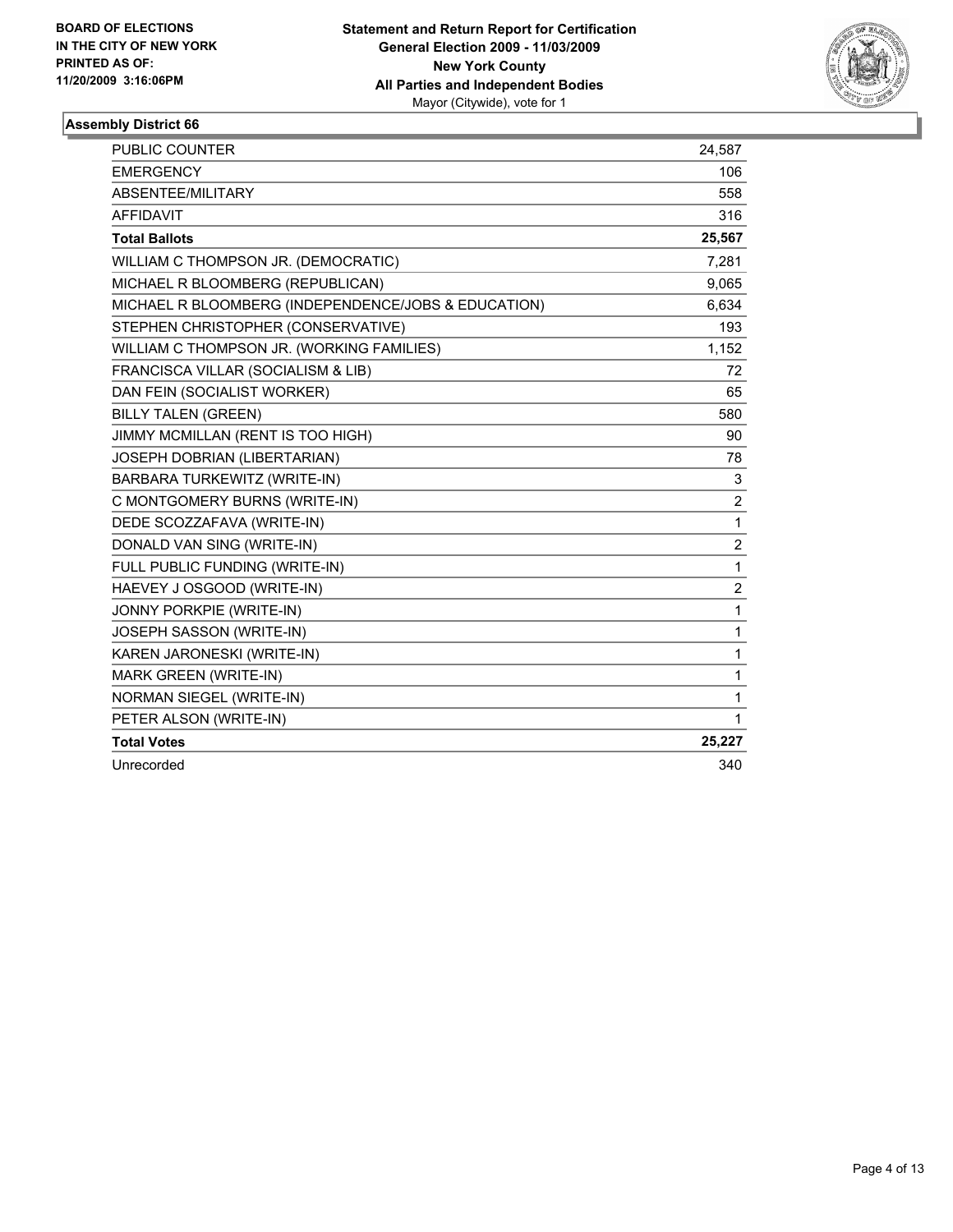

| PUBLIC COUNTER                                      | 30,749       |
|-----------------------------------------------------|--------------|
| <b>EMERGENCY</b>                                    | 66           |
| ABSENTEE/MILITARY                                   | 654          |
| <b>AFFIDAVIT</b>                                    | 405          |
| <b>Total Ballots</b>                                | 31,874       |
| WILLIAM C THOMPSON JR. (DEMOCRATIC)                 | 7,823        |
| MICHAEL R BLOOMBERG (REPUBLICAN)                    | 13,257       |
| MICHAEL R BLOOMBERG (INDEPENDENCE/JOBS & EDUCATION) | 8,253        |
| STEPHEN CHRISTOPHER (CONSERVATIVE)                  | 273          |
| WILLIAM C THOMPSON JR. (WORKING FAMILIES)           | 906          |
| FRANCISCA VILLAR (SOCIALISM & LIB)                  | 54           |
| DAN FEIN (SOCIALIST WORKER)                         | 74           |
| <b>BILLY TALEN (GREEN)</b>                          | 315          |
| JIMMY MCMILLAN (RENT IS TOO HIGH)                   | 157          |
| <b>JOSEPH DOBRIAN (LIBERTARIAN)</b>                 | 63           |
| ALFRED E NEWMAN (WRITE-IN)                          | 1            |
| ANDREW WEINER (WRITE-IN)                            | $\mathbf{1}$ |
| C MONTGOMERY BURNS (WRITE-IN)                       | 4            |
| DAVID PECHEFSKY (WRITE-IN)                          | 1            |
| DEBORAH LAUTER (WRITE-IN)                           | 1            |
| REVEREND BILLY TALEN (WRITE-IN)                     | $\mathbf{1}$ |
| ROSALIE KERSHAW (WRITE-IN)                          | 1            |
| RUDY GUILIANI (WRITE-IN)                            | 1            |
| THEODORE ROOSEVELT (WRITE-IN)                       | $\mathbf{1}$ |
| <b>Total Votes</b>                                  | 31,187       |
| Unrecorded                                          | 687          |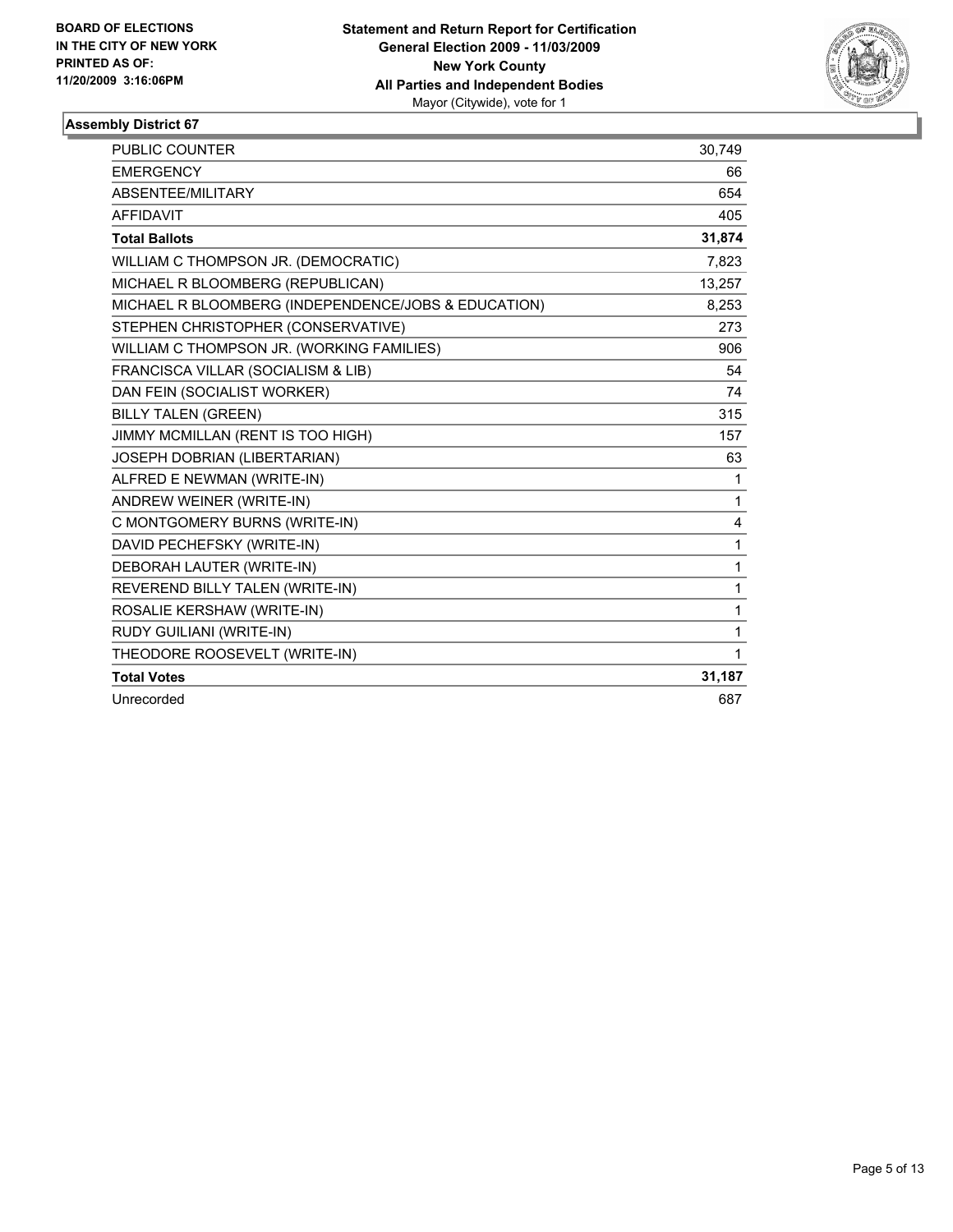

| <b>PUBLIC COUNTER</b>                               | 18,035       |
|-----------------------------------------------------|--------------|
| <b>EMERGENCY</b>                                    | 73           |
| ABSENTEE/MILITARY                                   | 252          |
| <b>AFFIDAVIT</b>                                    | 266          |
| <b>Total Ballots</b>                                | 18,626       |
| WILLIAM C THOMPSON JR. (DEMOCRATIC)                 | 12,073       |
| MICHAEL R BLOOMBERG (REPUBLICAN)                    | 4.074        |
| MICHAEL R BLOOMBERG (INDEPENDENCE/JOBS & EDUCATION) | 1,544        |
| STEPHEN CHRISTOPHER (CONSERVATIVE)                  | 82           |
| WILLIAM C THOMPSON JR. (WORKING FAMILIES)           | 284          |
| FRANCISCA VILLAR (SOCIALISM & LIB)                  | 46           |
| DAN FEIN (SOCIALIST WORKER)                         | 16           |
| <b>BILLY TALEN (GREEN)</b>                          | 100          |
| JIMMY MCMILLAN (RENT IS TOO HIGH)                   | 38           |
| JOSEPH DOBRIAN (LIBERTARIAN)                        | 17           |
| 1A (WRITE-IN)                                       | $\mathbf{1}$ |
| ANTONIO DIAZ JR (WRITE-IN)                          | $\mathbf{1}$ |
| DENISE J BURGESS (WRITE-IN)                         | $\mathbf{1}$ |
| HILARY CLINTON (WRITE-IN)                           | $\mathbf{1}$ |
| HOWARD STERN (WRITE-IN)                             | 1            |
| MARTIN J O'GRADY (WRITE-IN)                         | 1            |
| MICHAEL BLOOMBERG (WRITE-IN)                        | $\mathbf{1}$ |
| MIHAI BUNGI (WRITE-IN)                              | 1            |
| <b>Total Votes</b>                                  | 18,282       |
| Unrecorded                                          | 344          |
|                                                     |              |

| <b>PUBLIC COUNTER</b>                               | 26,526 |
|-----------------------------------------------------|--------|
| <b>EMERGENCY</b>                                    | 296    |
| ABSENTEE/MILITARY                                   | 505    |
| <b>AFFIDAVIT</b>                                    | 290    |
| <b>Total Ballots</b>                                | 27,617 |
| WILLIAM C THOMPSON JR. (DEMOCRATIC)                 | 11,737 |
| MICHAEL R BLOOMBERG (REPUBLICAN)                    | 7,753  |
| MICHAEL R BLOOMBERG (INDEPENDENCE/JOBS & EDUCATION) | 5,604  |
| STEPHEN CHRISTOPHER (CONSERVATIVE)                  | 127    |
| WILLIAM C THOMPSON JR. (WORKING FAMILIES)           | 1,303  |
| FRANCISCA VILLAR (SOCIALISM & LIB)                  | 86     |
| DAN FEIN (SOCIALIST WORKER)                         | 65     |
| <b>BILLY TALEN (GREEN)</b>                          | 360    |
| JIMMY MCMILLAN (RENT IS TOO HIGH)                   | 66     |
| <b>JOSEPH DOBRIAN (LIBERTARIAN)</b>                 | 42     |
| <b>Total Votes</b>                                  | 27,143 |
| Unrecorded                                          | 474    |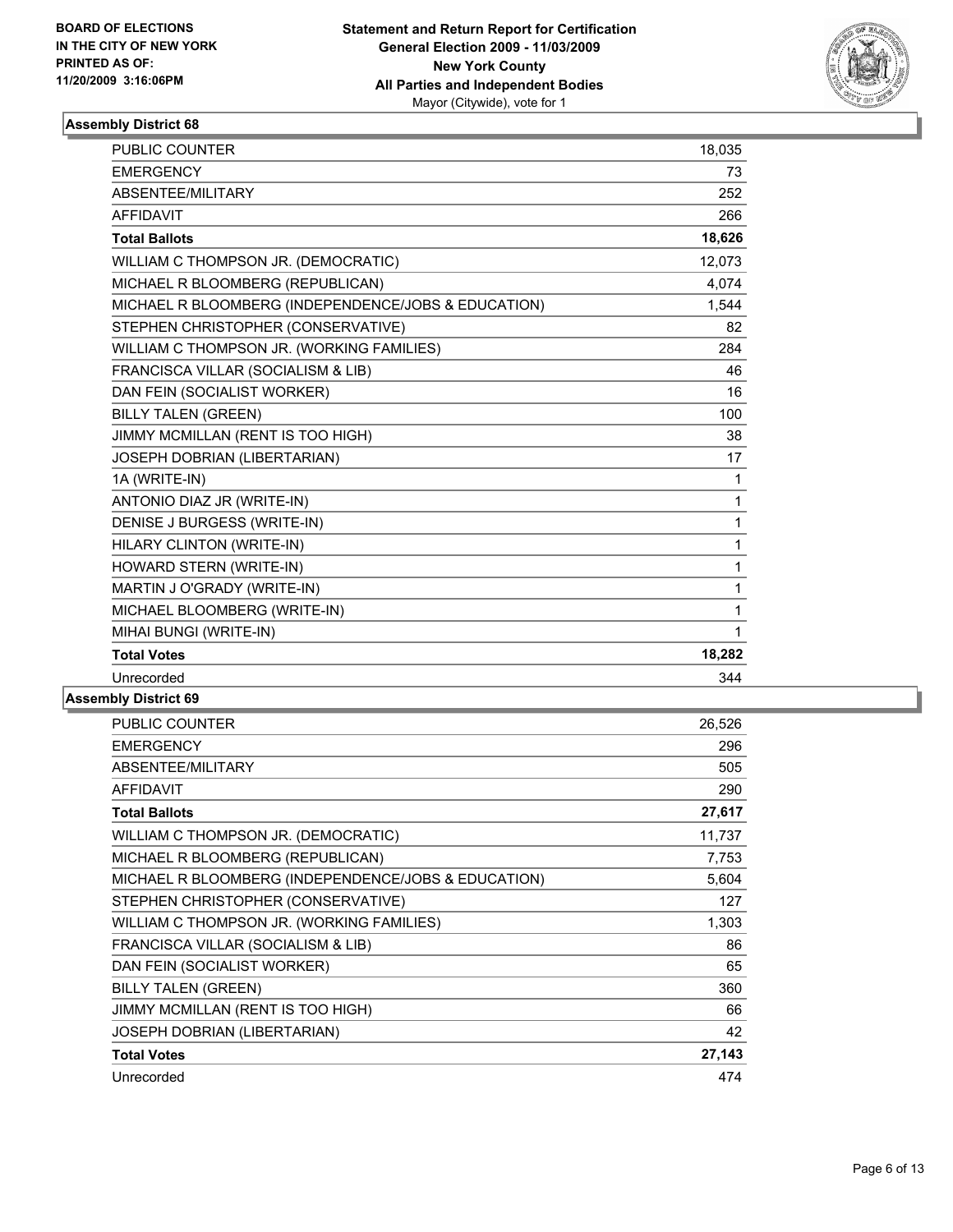

| <b>PUBLIC COUNTER</b>                               | 21,206       |
|-----------------------------------------------------|--------------|
| <b>EMERGENCY</b>                                    | 44           |
| ABSENTEE/MILITARY                                   | 347          |
| <b>AFFIDAVIT</b>                                    | 337          |
| <b>Total Ballots</b>                                | 21,934       |
| WILLIAM C THOMPSON JR. (DEMOCRATIC)                 | 15,989       |
| MICHAEL R BLOOMBERG (REPUBLICAN)                    | 2,890        |
| MICHAEL R BLOOMBERG (INDEPENDENCE/JOBS & EDUCATION) | 1,598        |
| STEPHEN CHRISTOPHER (CONSERVATIVE)                  | 52           |
| WILLIAM C THOMPSON JR. (WORKING FAMILIES)           | 466          |
| FRANCISCA VILLAR (SOCIALISM & LIB)                  | 52           |
| DAN FEIN (SOCIALIST WORKER)                         | 24           |
| <b>BILLY TALEN (GREEN)</b>                          | 113          |
| JIMMY MCMILLAN (RENT IS TOO HIGH)                   | 45           |
| JOSEPH DOBRIAN (LIBERTARIAN)                        | 13           |
| A WILLIAM C THOMPSON JR (WRITE-IN)                  | $\mathbf{1}$ |
| ALFRED TAYLOR (WRITE-IN)                            | 1            |
| C MONTGOMERY BURNS (WRITE-IN)                       | 1            |
| CHRISTINE QUINN (WRITE-IN)                          | 1            |
| DEM (WRITE-IN)                                      | 1            |
| SHARLENE SMITH (WRITE-IN)                           | 1            |
| SHAWN RICKER (WRITE-IN)                             | 1            |
| <b>Total Votes</b>                                  | 21,249       |
| Unrecorded                                          | 685          |

| PUBLIC COUNTER                                      | 20,188 |
|-----------------------------------------------------|--------|
| <b>EMERGENCY</b>                                    | 37     |
| ABSENTEE/MILITARY                                   | 310    |
| <b>AFFIDAVIT</b>                                    | 289    |
| <b>Total Ballots</b>                                | 20,824 |
| WILLIAM C THOMPSON JR. (DEMOCRATIC)                 | 12,053 |
| MICHAEL R BLOOMBERG (REPUBLICAN)                    | 4,968  |
| MICHAEL R BLOOMBERG (INDEPENDENCE/JOBS & EDUCATION) | 2,323  |
| STEPHEN CHRISTOPHER (CONSERVATIVE)                  | 111    |
| WILLIAM C THOMPSON JR. (WORKING FAMILIES)           | 619    |
| FRANCISCA VILLAR (SOCIALISM & LIB)                  | 72     |
| DAN FEIN (SOCIALIST WORKER)                         | 31     |
| <b>BILLY TALEN (GREEN)</b>                          | 202    |
| JIMMY MCMILLAN (RENT IS TOO HIGH)                   | 42     |
| JOSEPH DOBRIAN (LIBERTARIAN)                        | 27     |
| CHRISTINE QUINN (WRITE-IN)                          | 1      |
| JON FIREN (WRITE-IN)                                | 1      |
| NEER ASHERIE (WRITE-IN)                             | 1      |
| RENEE KAUFMAN (WRITE-IN)                            | 1      |
| <b>Total Votes</b>                                  | 20,452 |
| Unrecorded                                          | 372    |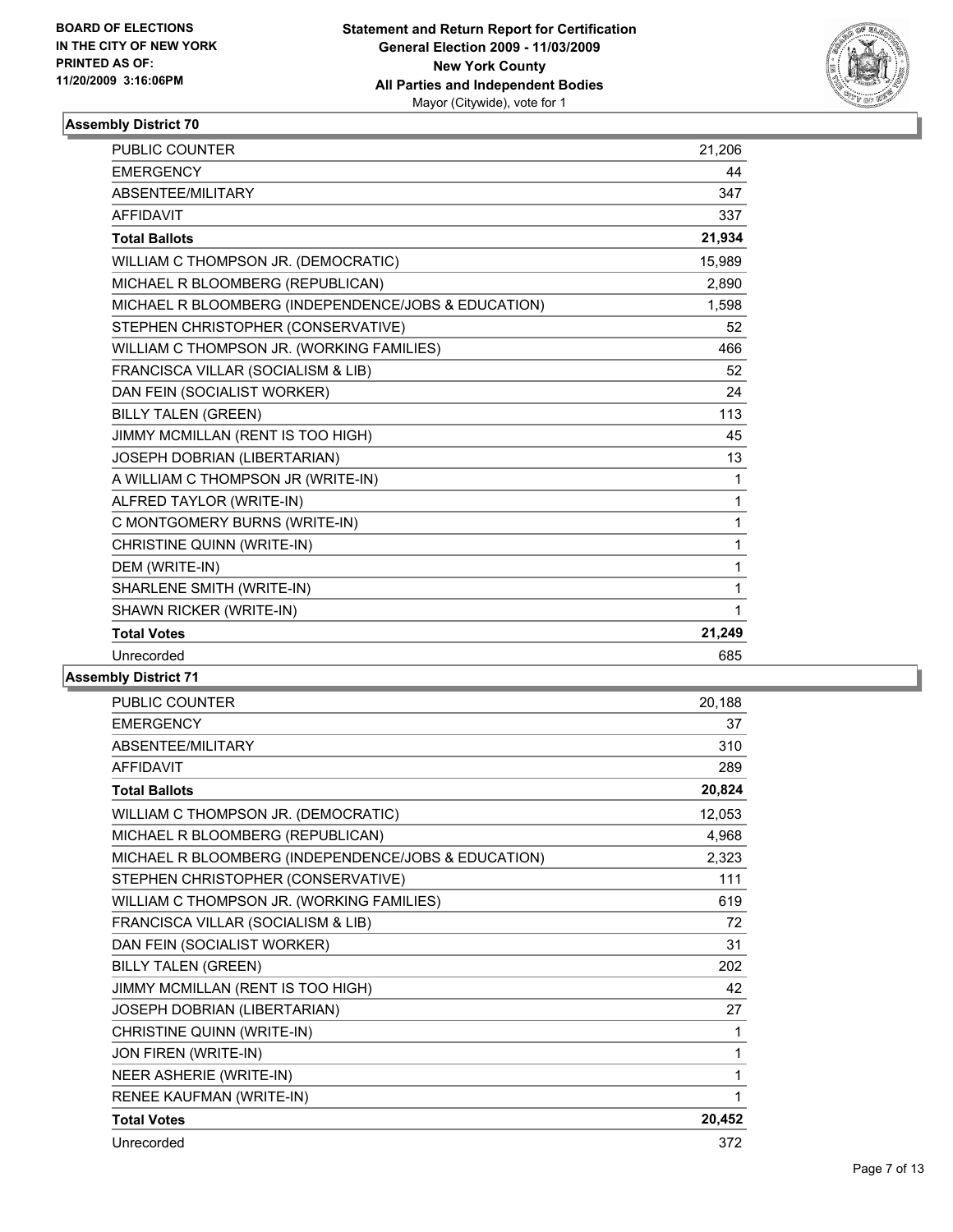

| PUBLIC COUNTER                                      | 14,599 |
|-----------------------------------------------------|--------|
| <b>EMERGENCY</b>                                    | 9      |
| ABSENTEE/MILITARY                                   | 99     |
| <b>AFFIDAVIT</b>                                    | 137    |
| <b>Total Ballots</b>                                | 14,844 |
| WILLIAM C THOMPSON JR. (DEMOCRATIC)                 | 8,954  |
| MICHAEL R BLOOMBERG (REPUBLICAN)                    | 3,650  |
| MICHAEL R BLOOMBERG (INDEPENDENCE/JOBS & EDUCATION) | 1,275  |
| STEPHEN CHRISTOPHER (CONSERVATIVE)                  | 81     |
| WILLIAM C THOMPSON JR. (WORKING FAMILIES)           | 290    |
| FRANCISCA VILLAR (SOCIALISM & LIB)                  | 47     |
| DAN FEIN (SOCIALIST WORKER)                         | 27     |
| <b>BILLY TALEN (GREEN)</b>                          | 96     |
| JIMMY MCMILLAN (RENT IS TOO HIGH)                   | 27     |
| JOSEPH DOBRIAN (LIBERTARIAN)                        | 17     |
| CARLA ZANONI (WRITE-IN)                             | 1      |
| HARRY ZINSTEIN (WRITE-IN)                           | 1      |
| <b>Total Votes</b>                                  | 14,466 |
| Unrecorded                                          | 378    |

| PUBLIC COUNTER                                      | 29,231       |
|-----------------------------------------------------|--------------|
| <b>EMERGENCY</b>                                    | 134          |
| <b>ABSENTEE/MILITARY</b>                            | 802          |
| <b>AFFIDAVIT</b>                                    | 333          |
| <b>Total Ballots</b>                                | 30,500       |
| WILLIAM C THOMPSON JR. (DEMOCRATIC)                 | 4,338        |
| MICHAEL R BLOOMBERG (REPUBLICAN)                    | 16,672       |
| MICHAEL R BLOOMBERG (INDEPENDENCE/JOBS & EDUCATION) | 8,230        |
| STEPHEN CHRISTOPHER (CONSERVATIVE)                  | 296          |
| WILLIAM C THOMPSON JR. (WORKING FAMILIES)           | 248          |
| FRANCISCA VILLAR (SOCIALISM & LIB)                  | 35           |
| DAN FEIN (SOCIALIST WORKER)                         | 24           |
| <b>BILLY TALEN (GREEN)</b>                          | 142          |
| JIMMY MCMILLAN (RENT IS TOO HIGH)                   | 35           |
| JOSEPH DOBRIAN (LIBERTARIAN)                        | 83           |
| DAN GARODNICK (WRITE-IN)                            | 2            |
| MIKE HUNT (WRITE-IN)                                | $\mathbf{1}$ |
| RICHARD RAVITCH (WRITE-IN)                          | $\mathbf{1}$ |
| ROY ENNIS (WRITE-IN)                                | 1            |
| TAFFY BENJAMIN (WRITE-IN)                           | 4            |
| <b>Total Votes</b>                                  | 30,112       |
| Unrecorded                                          | 388          |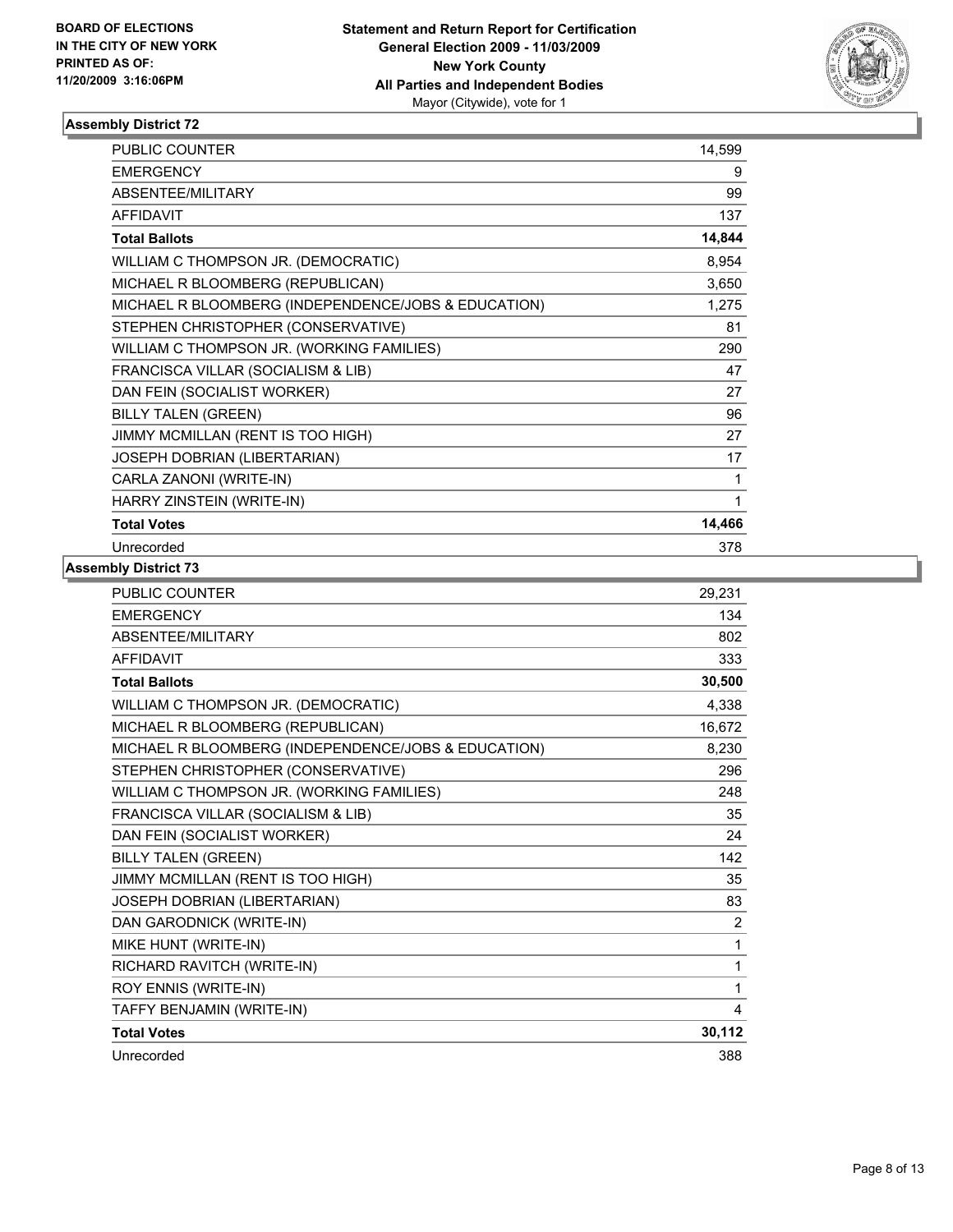

| <b>PUBLIC COUNTER</b>                               | 24,647         |
|-----------------------------------------------------|----------------|
| <b>EMERGENCY</b>                                    | 80             |
| <b>ABSENTEE/MILITARY</b>                            | 464            |
| <b>AFFIDAVIT</b>                                    | 288            |
| <b>Total Ballots</b>                                | 25,479         |
| WILLIAM C THOMPSON JR. (DEMOCRATIC)                 | 9,743          |
| MICHAEL R BLOOMBERG (REPUBLICAN)                    | 9,068          |
| MICHAEL R BLOOMBERG (INDEPENDENCE/JOBS & EDUCATION) | 4,766          |
| STEPHEN CHRISTOPHER (CONSERVATIVE)                  | 252            |
| WILLIAM C THOMPSON JR. (WORKING FAMILIES)           | 808            |
| FRANCISCA VILLAR (SOCIALISM & LIB)                  | 67             |
| DAN FEIN (SOCIALIST WORKER)                         | 50             |
| <b>BILLY TALEN (GREEN)</b>                          | 384            |
| JIMMY MCMILLAN (RENT IS TOO HIGH)                   | 117            |
| JOSEPH DOBRIAN (LIBERTARIAN)                        | 55             |
| BETSY COLUCCI (WRITE-IN)                            | 1              |
| DAN GARODNICK (WRITE-IN)                            | $\overline{c}$ |
| DAVID DINKINS (WRITE-IN)                            | 1              |
| <b>GERALDINE MILLER (WRITE-IN)</b>                  | 1              |
| <b>GREGORY SANDLOW (WRITE-IN)</b>                   | 1              |
| JANETTE SADIK KHAN (WRITE-IN)                       | $\mathbf{1}$   |
| JARED NISSIM (WRITE-IN)                             | 1              |
| KEVIN M SAMUELS (WRITE-IN)                          | 1              |
| LEILA COHEN (WRITE-IN)                              | 1              |
| MICHAEL FERENCE (WRITE-IN)                          | 1              |
| MIHAI BUNAI (WRITE-IN)                              | $\mathbf{1}$   |
| TOM THOMASSEN (WRITE-IN)                            | 1              |
| TONY AVELLA (WRITE-IN)                              | 1              |
| <b>Total Votes</b>                                  | 25,324         |
| Unrecorded                                          | 155            |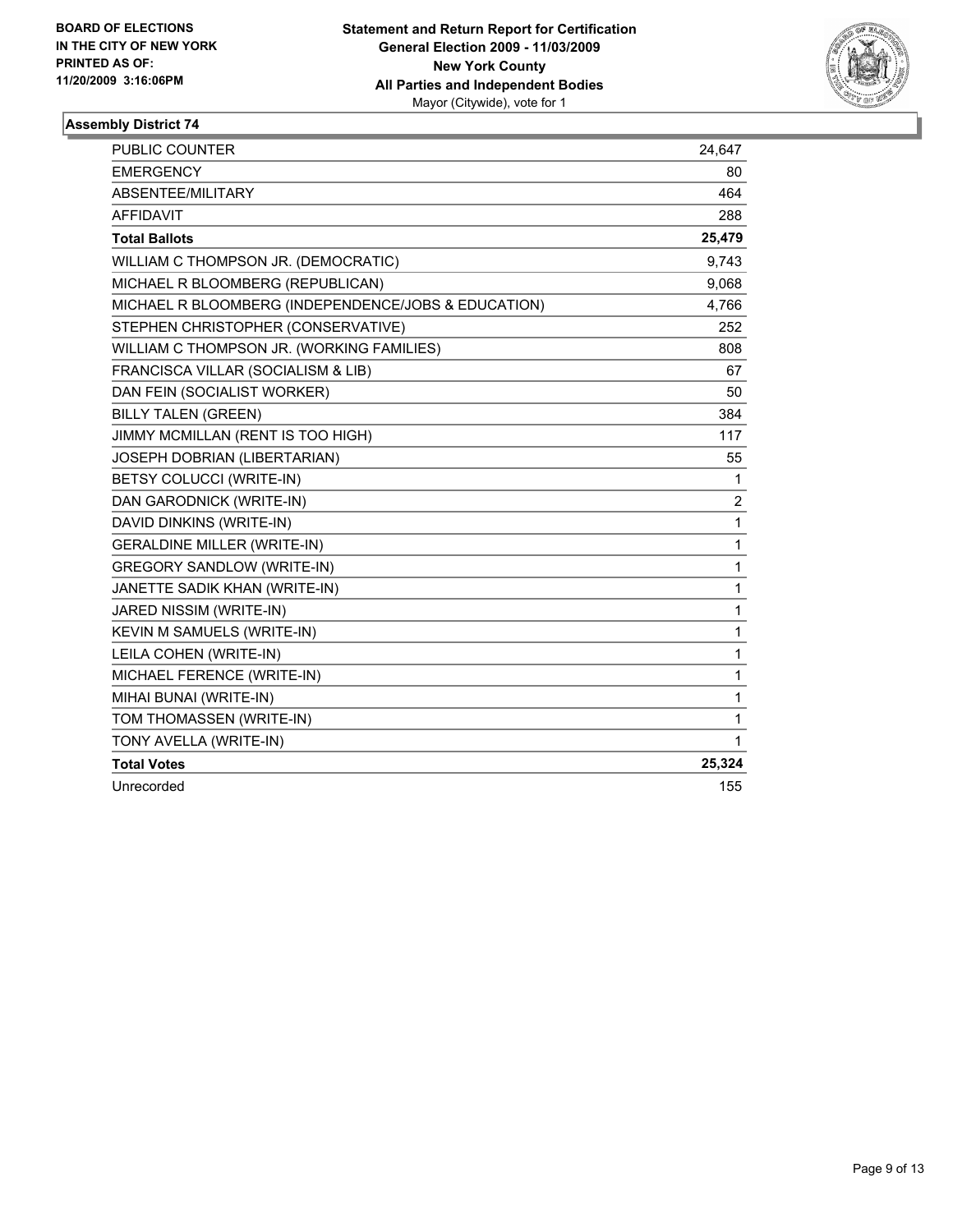

| <b>PUBLIC COUNTER</b>                               | 24,825         |
|-----------------------------------------------------|----------------|
| <b>EMERGENCY</b>                                    | 58             |
| ABSENTEE/MILITARY                                   | 550            |
| <b>AFFIDAVIT</b>                                    | 392            |
| <b>Total Ballots</b>                                | 25,825         |
| WILLIAM C THOMPSON JR. (DEMOCRATIC)                 | 7,592          |
| MICHAEL R BLOOMBERG (REPUBLICAN)                    | 10,104         |
| MICHAEL R BLOOMBERG (INDEPENDENCE/JOBS & EDUCATION) | 6,155          |
| STEPHEN CHRISTOPHER (CONSERVATIVE)                  | 242            |
| WILLIAM C THOMPSON JR. (WORKING FAMILIES)           | 725            |
| FRANCISCA VILLAR (SOCIALISM & LIB)                  | 58             |
| DAN FEIN (SOCIALIST WORKER)                         | 52             |
| <b>BILLY TALEN (GREEN)</b>                          | 354            |
| JIMMY MCMILLAN (RENT IS TOO HIGH)                   | 83             |
| JOSEPH DOBRIAN (LIBERTARIAN)                        | 60             |
| ANN STEINER (WRITE-IN)                              | 1              |
| ANTHONY WEINER (WRITE-IN)                           | $\overline{2}$ |
| BERNARD BLOCK (WRITE-IN)                            | 1              |
| C MONTGOMERY BURNS (WRITE-IN)                       | 4              |
| HELEN SEILER (WRITE-IN)                             | 1              |
| REVEREND BILLY (WRITE-IN)                           | 1              |
| STEPHAN M EVANS III (WRITE-IN)                      | 1              |
| SUSAN MITCHELL (WRITE-IN)                           | 1              |
| <b>Total Votes</b>                                  | 25,437         |
| Unrecorded                                          | 388            |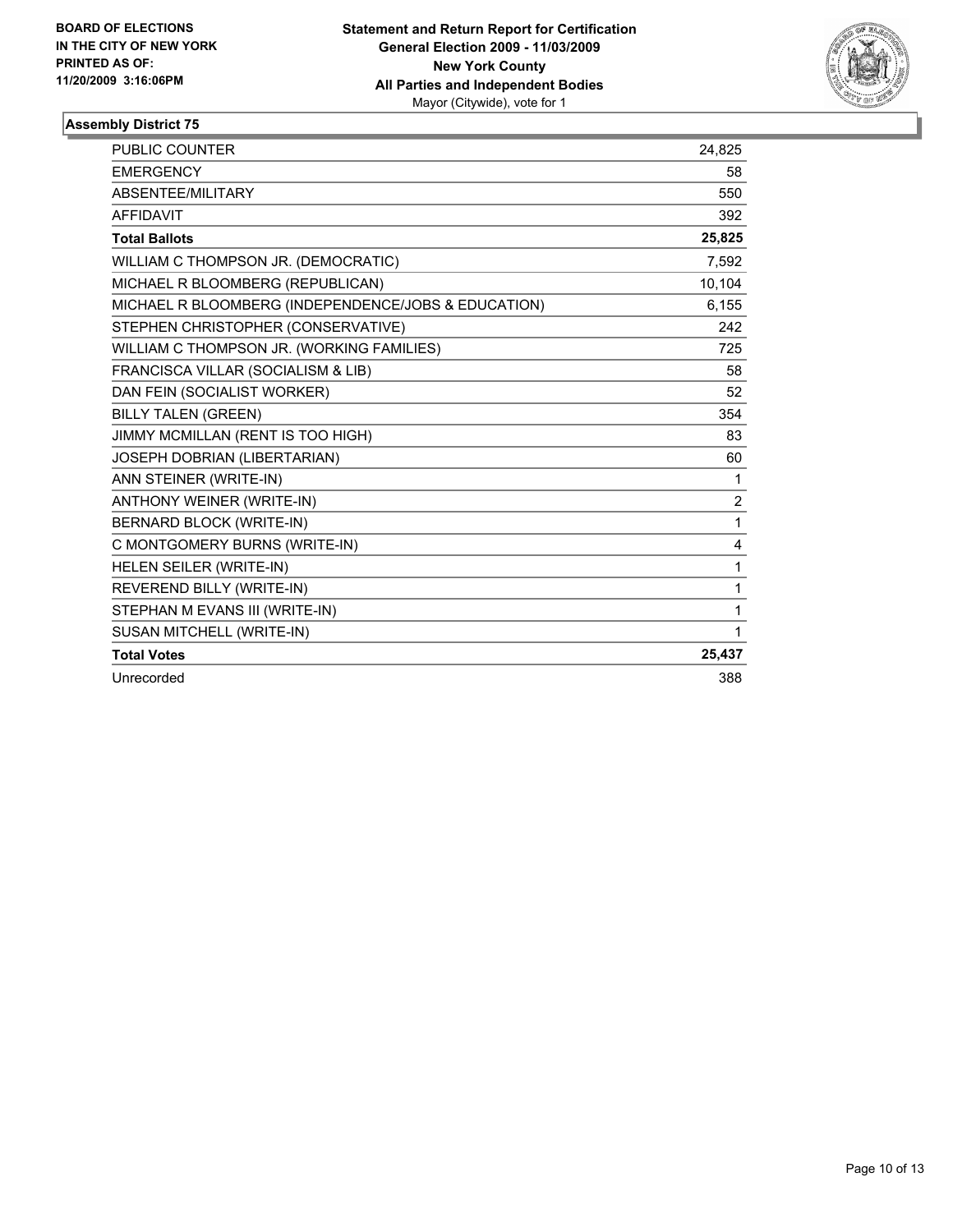

**Total for Mayor (Citywide) - New York County**

| PUBLIC COUNTER                                      | 281,401      |
|-----------------------------------------------------|--------------|
| <b>EMERGENCY</b>                                    | 964          |
| ABSENTEE/MILITARY                                   | 5,513        |
| AFFIDAVIT                                           | 3,728        |
| <b>Total Ballots</b>                                | 291,606      |
| WILLIAM C THOMPSON JR. (DEMOCRATIC)                 | 110,975      |
| MICHAEL R BLOOMBERG (REPUBLICAN)                    | 102,903      |
| MICHAEL R BLOOMBERG (INDEPENDENCE/JOBS & EDUCATION) | 56,934       |
| STEPHEN CHRISTOPHER (CONSERVATIVE)                  | 2,217        |
| WILLIAM C THOMPSON JR. (WORKING FAMILIES)           | 7,676        |
| FRANCISCA VILLAR (SOCIALISM & LIB)                  | 674          |
| DAN FEIN (SOCIALIST WORKER)                         | 493          |
| <b>BILLY TALEN (GREEN)</b>                          | 3,083        |
| JIMMY MCMILLAN (RENT IS TOO HIGH)                   | 823          |
| JOSEPH DOBRIAN (LIBERTARIAN)                        | 556          |
| 1A (WRITE-IN)                                       | 1            |
| A WILLIAM C THOMPSON JR (WRITE-IN)                  | 1            |
| ALFRED E NEWMAN (WRITE-IN)                          | 1            |
| ALFRED TAYLOR (WRITE-IN)                            | 1            |
| ANDREW WEINER (WRITE-IN)                            | 1            |
| ANN STEINER (WRITE-IN)                              | 1            |
| ANTHONY WEINER (WRITE-IN)                           | 2            |
| ANTONIO DIAZ JR (WRITE-IN)                          | 1            |
| BARBARA TURKEWITZ (WRITE-IN)                        | 3            |
| BERNARD BLOCK (WRITE-IN)                            | 1            |
| BETSY COLUCCI (WRITE-IN)                            | 1            |
| BRYON A GASPARD (WRITE-IN)                          | 1            |
| C MONTGOMERY BURNS (WRITE-IN)                       | 13           |
| CARLA ZANONI (WRITE-IN)                             | 1            |
| CHRISTINE QUINN (WRITE-IN)                          | 2            |
| DAN GARODNICK (WRITE-IN)                            | 4            |
| DAVID DINKINS (WRITE-IN)                            | $\mathbf{1}$ |
| DAVID PECHEFSKY (WRITE-IN)                          | 1            |
| DAVID YASSKY (WRITE-IN)                             | 1            |
| DEBORAH LAUTER (WRITE-IN)                           | 1            |
| DEDE SCOZZAFAVA (WRITE-IN)                          | 1            |
| DEM (WRITE-IN)                                      | 1            |
| DENISE J BURGESS (WRITE-IN)                         | 1            |
| DONALD VAN SING (WRITE-IN)                          | 2            |
| FULL PUBLIC FUNDING (WRITE-IN)                      | 1            |
| <b>GERALDINE MILLER (WRITE-IN)</b>                  | 1            |
| <b>GREGORY SANDLOW (WRITE-IN)</b>                   | 1            |
| HAEVEY J OSGOOD (WRITE-IN)                          | 2            |
| HARRY ZINSTEIN (WRITE-IN)                           | 1            |
| HELEN SEILER (WRITE-IN)                             | 1            |
| HILARY CLINTON (WRITE-IN)                           | 1            |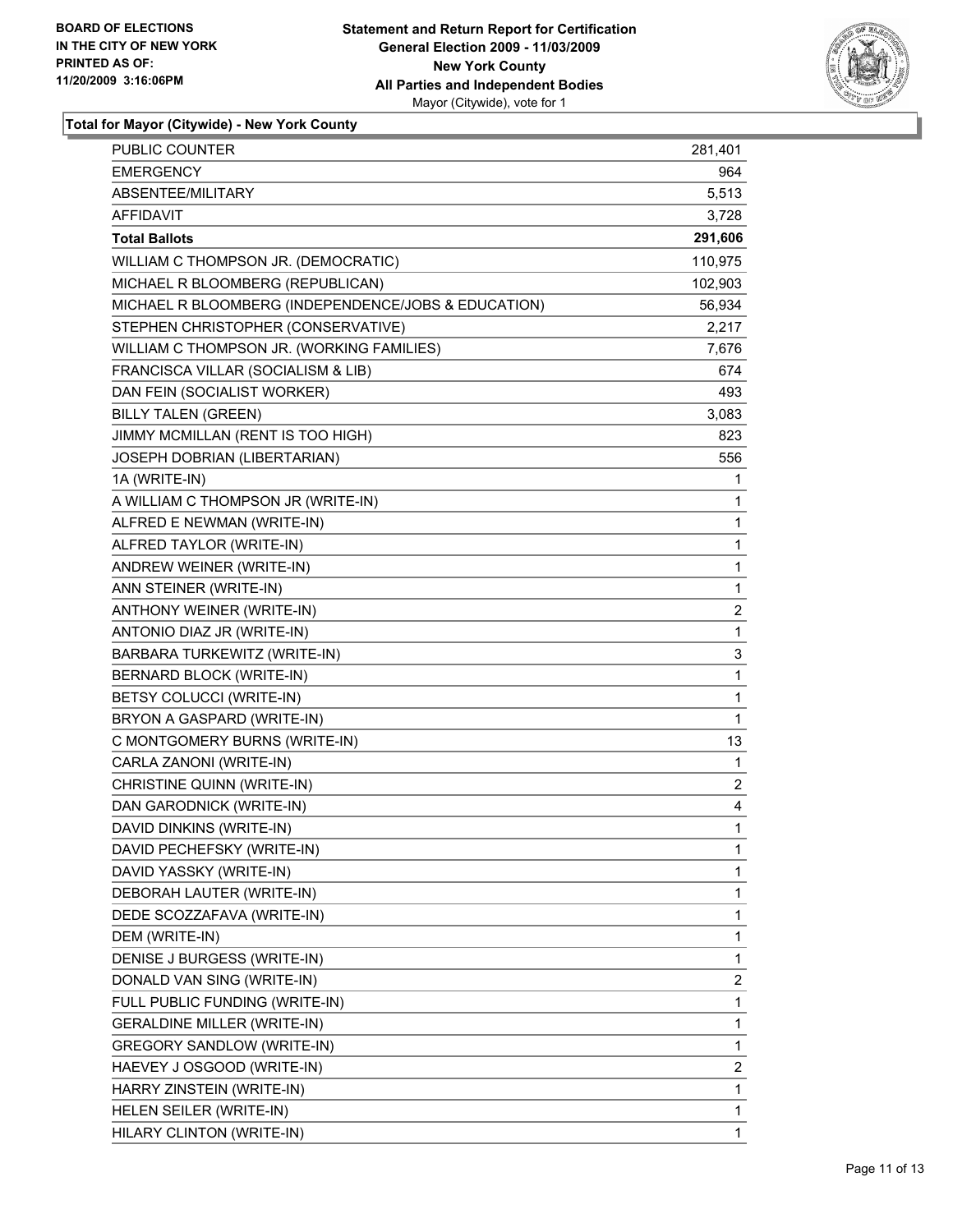

**Total for Mayor (Citywide) - New York County**

| HOWARD STERN (WRITE-IN)         | $\mathbf{1}$ |
|---------------------------------|--------------|
| JANETTE SADIK KHAN (WRITE-IN)   | $\mathbf 1$  |
| JARED NISSIM (WRITE-IN)         | 1            |
| JOHN MICHAEL FINAN (WRITE-IN)   | 1            |
| JON FIREN (WRITE-IN)            | 1            |
| JONNY PORKPIE (WRITE-IN)        | 1            |
| JOSEPH SASSON (WRITE-IN)        | 1            |
| KAREN JARONESKI (WRITE-IN)      | 1            |
| KEVIN M SAMUELS (WRITE-IN)      | 1            |
| LEILA COHEN (WRITE-IN)          | $\mathbf 1$  |
| LUTHER BLISSETT (WRITE-IN)      | 1            |
| MARK GREEN (WRITE-IN)           | 1            |
| MARTIN J O'GRADY (WRITE-IN)     | 1            |
| MICHAEL BLOOMBERG (WRITE-IN)    | 1            |
| MICHAEL FANDAL (WRITE-IN)       | 1            |
| MICHAEL FERENCE (WRITE-IN)      | $\mathbf 1$  |
| MIHAI BUNAI (WRITE-IN)          | 1            |
| MIHAI BUNGI (WRITE-IN)          | 1            |
| MIKE DONOHUE (WRITE-IN)         | 1            |
| MIKE HUNT (WRITE-IN)            | 1            |
| NEER ASHERIE (WRITE-IN)         | 1            |
| NORMAN SIEGEL (WRITE-IN)        | 1            |
| PETER ALSON (WRITE-IN)          | 1            |
| PHILIP ARDIZZONE (WRITE-IN)     | 1            |
| RENEE KAUFMAN (WRITE-IN)        | 1            |
| REVEREND BILLY (WRITE-IN)       | 1            |
| REVEREND BILLY TALEN (WRITE-IN) | 1            |
| RICH MCGREGOR (WRITE-IN)        | 4            |
| RICHARD RAVITCH (WRITE-IN)      | 1            |
| ROBERT MORGENTHAU (WRITE-IN)    | 1            |
| ROSALIE KERSHAW (WRITE-IN)      | $\mathbf 1$  |
| ROY ENNIS (WRITE-IN)            | 1            |
| RUDY GUILIANI (WRITE-IN)        | $\mathbf 1$  |
| SHARLENE SMITH (WRITE-IN)       | 1            |
| SHAWN RICKER (WRITE-IN)         | 1            |
| STEPHAN M EVANS III (WRITE-IN)  | 1            |
| SUSAN MITCHELL (WRITE-IN)       | 1            |
| TAFFY BENJAMIN (WRITE-IN)       | 4            |
| THEODORE ROOSEVELT (WRITE-IN)   | 1            |
| TOM THOMASSEN (WRITE-IN)        | 1            |
| TONY AVELLA (WRITE-IN)          | 2            |
| <b>Total Votes</b>              | 286,434      |
| Unrecorded                      | 5,172        |